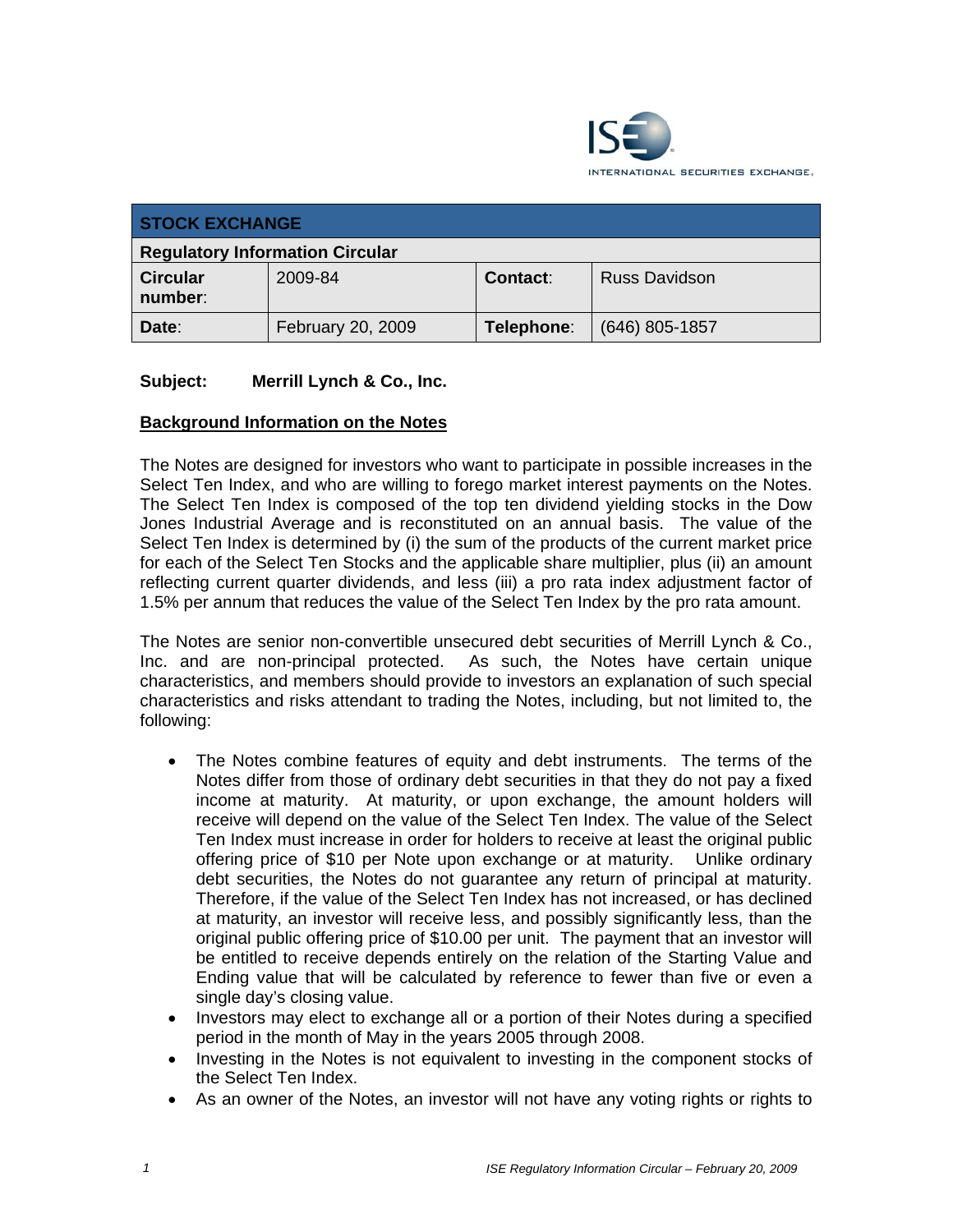receive dividends or other distributions or any other rights with respect to the stocks underlying the Select Ten Index.

- The Notes will not pay interest. Instead, investors may receive a payment on the Notes at maturity, which may be more or less (and possibly significantly less) per share than the original public offering price of \$10.
- The American Stock Exchange ("Amex") maintains the Select Ten Index and has sole discretion in determining, calculating, and maintaining the Select Ten Index. The Amex can discontinue publication of the Select Ten Index and the Amex or another entity can publish a successor or substitute index that the calculation agent, in its sole discretion, can deem a comparable successor index. BX will consider prohibiting the continued listing of the Notes if the Amex discontinues publication of the Select Ten index and a successor Index or index value is not disseminated every 15 seconds during calculation days.

#### **Other Important Information**

There can be no assurances as to how the Notes will trade in the secondary market or whether such market will be liquid or illiquid. Securities with characteristics similar to the Notes are unique securities, and there is currently no secondary market for the Notes. The market value for the Notes will be affected by a number of factors including, but not limited to:

- The value of the Select Ten Index.
- The volatility of the Select Ten Index.
- Events that affect the stocks underlying the Select Ten Index or stock markets generally that may affect the value of the Select Ten Index.
- Interest and dividend yield rates in the market.
- Merrill Lynch & Co., Inc.'s creditworthiness.

Before a member undertakes to recommend a transaction in the Notes, such member must have reasonable grounds for believing that the recommendation is suitable for such customer upon the basis of the facts disclosed by such customer as to his other security holdings and as to his financial situation and needs. A member is required to make reasonable efforts to obtain information concerning the customer's financial status, tax status and investment objectives, and such other information used or considered reasonable by the member in making recommendations to the customer. Members are requested to communicate this information to all branches.

## **Exchange Rules Applicable to Trading in the Notes**

The Notes are considered equity securities, thus rendering trading in the Notes subject to the Exchange's existing rules governing the trading of equity securities.

## **Trading Hours**

Trading in the Notes on ISE is on a UTP basis and is subject to ISE equity trading rules. The Notes will trade from 8:00 a.m. until 8:00 p.m. Eastern Time. Equity EAMs trading the Notes during the Extended Market Sessions are exposed to the risk of the lack of the calculation or dissemination of underlying index value or intraday indicative value ("IIV").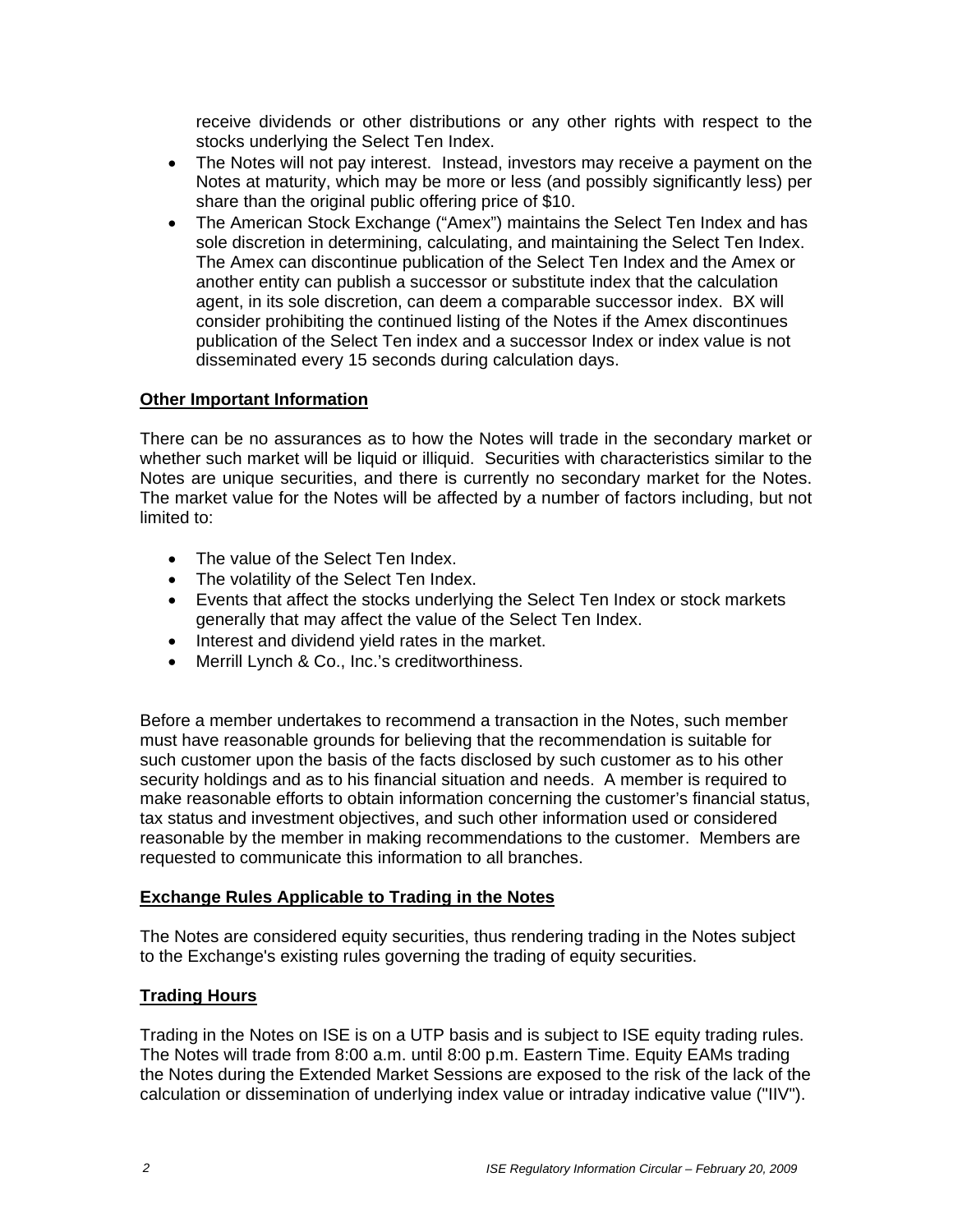For certain derivative securities products, an updated underlying index value or IIV may not be calculated or publicly disseminated in the Extended Market hours. Since the underlying index value and IIV are not calculated or widely disseminated during Extended Market hours, an investor who is unable to calculate implied values for certain derivative securities products during Extended Market hours may be at a disadvantage to market professionals.

## **Trading Halts**

ISE will halt trading in the Shares of a Trust in accordance with ISE Rule 2101(a)(2)(iii). The grounds for a halt under this Rule include a halt by the primary market because it stops trading the Shares and/or a halt because dissemination of the IIV or applicable currency spot price has ceased, or a halt for other regulatory reasons. In addition, ISE will stop trading the Shares of a Trust if the primary market de-lists the Shares.

#### **Delivery of a Prospectus**

Pursuant to federal securities laws, investors purchasing Shares must receive a prospectus prior to or concurrently with the confirmation of a transaction. Investors purchasing Shares directly from the Fund (by delivery of the Deposit Amount) must also receive a prospectus.

Prospectuses may be obtained through the Distributor or on the Fund's website. The Prospectus does not contain all of the information set forth in the registration statement (including the exhibits to the registration statement), parts of which have been omitted in accordance with the rules and regulations of the SEC. For further information about the Fund, please refer to the Trust's registration statement.

**This Regulatory Information Circular is not a statutory Prospectus. Equity EAMs should consult the Trust's Registration Statement, SAI, Prospectus and the Fund's website for relevant information.**